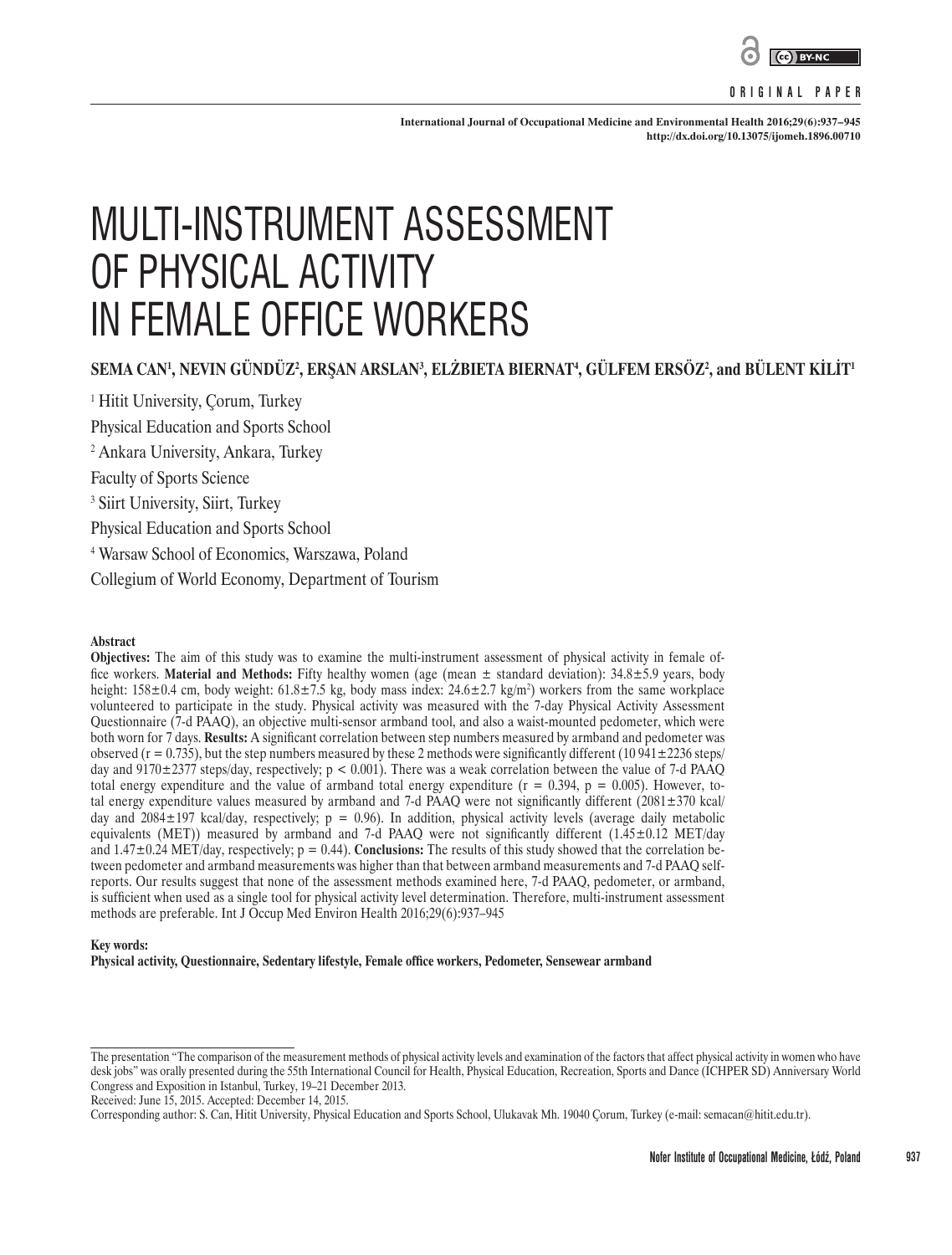# **INTRODUCTION**

Currently, employees, especially office workers, spend most of their time at offices, and this likely shapes their daily life style and physical activity behaviors. This universal trend is thought to negatively affect office-based working people. Moreover, proliferation of technological advances in office equipment, including personal computers, desktop photocopiers and mobile phones, have gradually resulted in even light physical activity being unnecessary in the office environment, leading to increasingly sedentary behaviors that are associated with impaired health of office workers [1–3]. The consequences of these sedentary behaviors include: increased risks of job-related musculoskeletal diseases, body weight gain and the development of chronic diseases in the early stages of life [1,4]. Thus, it is not surprising that many studies have demonstrated that regular physical activity is beneficial in preventing numerous major chronic diseases and, thereby, reduces the risk of all-cause mortality and improves health [1]. Therefore, accurate and proper assessment of occupational physical activity is an important but challenging task for health researchers [5].

In particular, it is difficult to assess light intensity physical activity via self-report, but such activity may have important health implications for workers if it replaces long hours spent to perform sedentary tasks [6–8]. In contrast to subjective assessment through self-report, use of individual monitors, such as pedometers or armbands, may provide an objective measure of human behavior. Specifically, armbands estimate energy expenditure and time-stamped physical activity patterns (including steps taken) [9]. In addition to armbands, pedometers can also estimate total steps taken, while they are more practical, user-friendly, and easily accessible [10,11]. Pedometers are very useful for capturing behavioral context (e.g., type of behavior, physical and social environment, etc.). However, because no single measuring instrument is currently able to fully capture human behaviors accurately and in

**938 IJOMEH 2016;**29(6)

context, concurrent assessments that integrate multiple types of instruments may yield important insights into occupational physical activity [7,12,13]. For example, individual monitors, including multi-sensor armbands and simple pedometers, may be paired with self-report questionnaires to yield a potentially synergistic array of information about a worker's physical activity and sedentary behaviors in a specific context [12,14].

Recent studies [7,9,15] have examined the combined use of subjective and objective methods for the assessment and measurement of physical activity. However, there have been few direct attempts to examine the physical activity of women employed in desk jobs. Therefore, this study has attempted multi-instrument assessment of physical activity in female office workers.

# **MATERIAL AND METHODS**

# **Participants and overview of procedures**

Fifty 25–49 year-old sedentary premenopausal female office workers from one workplace with no chronic or acute health conditions, such as pregnancy, infectious diseases, chronic diseases or musculoskeletal disorders that could affect their ability to engage in physical activity, volunteered to participate in this study and provided signed informed consent. The workplace was a Turkish Ministry of Health department, and all of the workers there had graduated from a university with at least a bachelors' degree and were employed in sedentary clerical/administrative desk jobs. Out of 60 women elicited in the initial screening, only 58 met all inclusion criteria and agreed to participate in the study. The 58 female participants were divided into 3 groups according to age (group 1: 20– 29 years, group 2: 30–39 years, and group 3: 40–49 years). During the study, 3 subjects from group 1, 1 subject from group 2 and 4 subjects from group 3 (a total of 8 women) were excluded due to failure (attributable to sickness, negligent absence and insufficient day-long device wear time) to comply with the inclusion criteria, resulting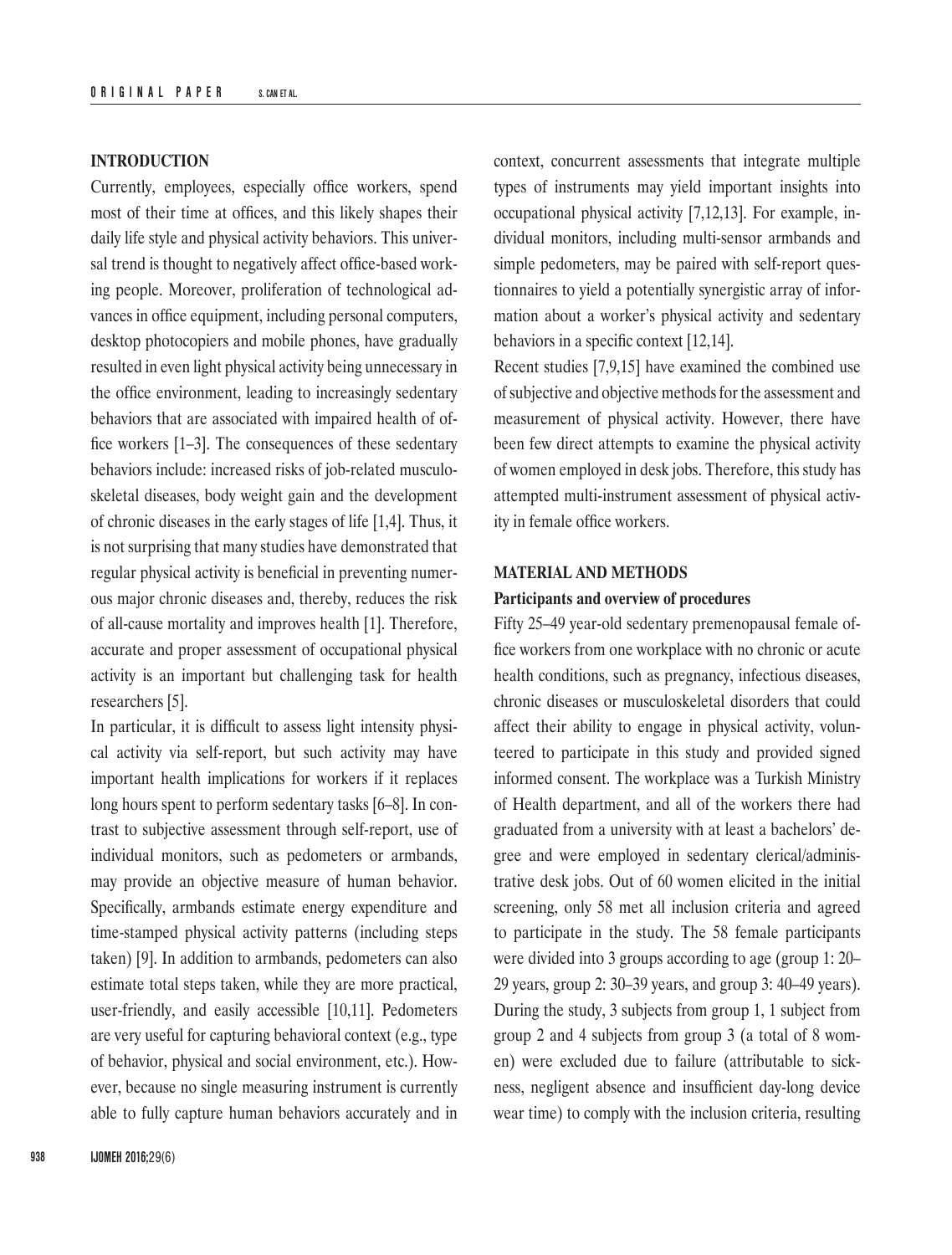in a dropout rate of approximately 14%. The final study group included 50 women. Data were collected from October 2011 to May 2012. All participants were asked to not make any changes to their typical daily work and leisure time routines during the monitoring week. The study protocols were approved by the Research Ethics Committee of Ankara University and were implemented in a manner consistent with the institutional ethical requirements for human experimentation in accordance with the Declaration of Helsinki.

# **Data collection**

Standardized testing procedures were used for anthropometric measurements [16]. To examine physical activity level, the researchers applied a 7-day Physical Activity Assessment Questionnaire (7-d PAAQ) that had previously been tested and had reliability of 0.84–0.98 (all  $p < 0.001$ ,  $N = 113$ ) and validity of 0.51–0.89 ( $N = 25$ ) in 18–65-year-old Turkish individuals in different occupational groups [17]. The questionnaire, which is similar to the short version of the International Physical Activity Questionnaire (IPAQ short), allowed the researchers to collect information about the frequency and duration of all physical activity (moderate, vigorous and walking) efforts practiced by the respondents in the study week. The weekly energy expenditures for each of the 6 activities (business, non-business, transportation, sports, stairs, sleep) were calculated following standard calculation methods [18]. On the basis of the calculated values (expressed in metabolic equivalent/week (MET/day), total energy expenditures were determined in terms of kcal/day. The JS-300 pedometer (JUNSD Industry Co., Ltd., China) was attached to the waists of participants to track the numbers of steps taken for 7 consecutive days. Before the intervention, the "walking test of 100 steps" and "shake test" were applied to determine the validity of the pedometer used in the present study. A pedometer was considered inaccurate when the error rate was  $\geq 5\%$  (i.e.,  $\geq 5$  steps

out of 100) in any of the tests [19]. The scores of the pedometer tests were accurate (2% and 1% for "walking test of 100 steps" and "shake test," respectively). Subjects were instructed to wear the pedometer (during waking hours, approx. 14 h/day) and to record the pedometer-determined steps in a log book the night prior to retiring.

A multi-sensor body monitor, the Sensewear Armband (BodyMedia, USA), was worn over the triceps area of the dominant arm and had previously been shown to have satisfactory reliability and validity [20,21]. It continuously collects various physiological and movement information through multiple sensors to assess total energy expenditure, number of steps and physical activity levels of participants according to the manufacturer's algorithms [22]. The participants were instructed to wear the armband 24-h/day for 7 consecutive days, except during water-based activities. A valid study day was one in which at least 1368 min/day of armband data were recorded, which corresponds to a day-long wear time of 95%. Data were downloaded from the armband and then analyzed using Sensewear professional software (version 7.0).

Basal metabolic rate (BMR) for study females was calculated using the following formula [23]:

$$
BMR = 9.6 \times weight (kg) + 1.8 \times height (cm) - 4.7 \times age (years) + 655
$$
 (1)

Total energy expenditure obtained from the armband (armband TEE) was also used to calculate physical activity level (PAL) [24]:

$$
PAL = \frac{\text{armband TEE}}{\text{BMR}} \tag{2}
$$

# **Statistical analysis**

All continuous data were reported as mean values and standard deviations (SD). The assumption of normality was verified using the Shapiro-Wilk test before performing parametric tests. For physical activity variables, one-way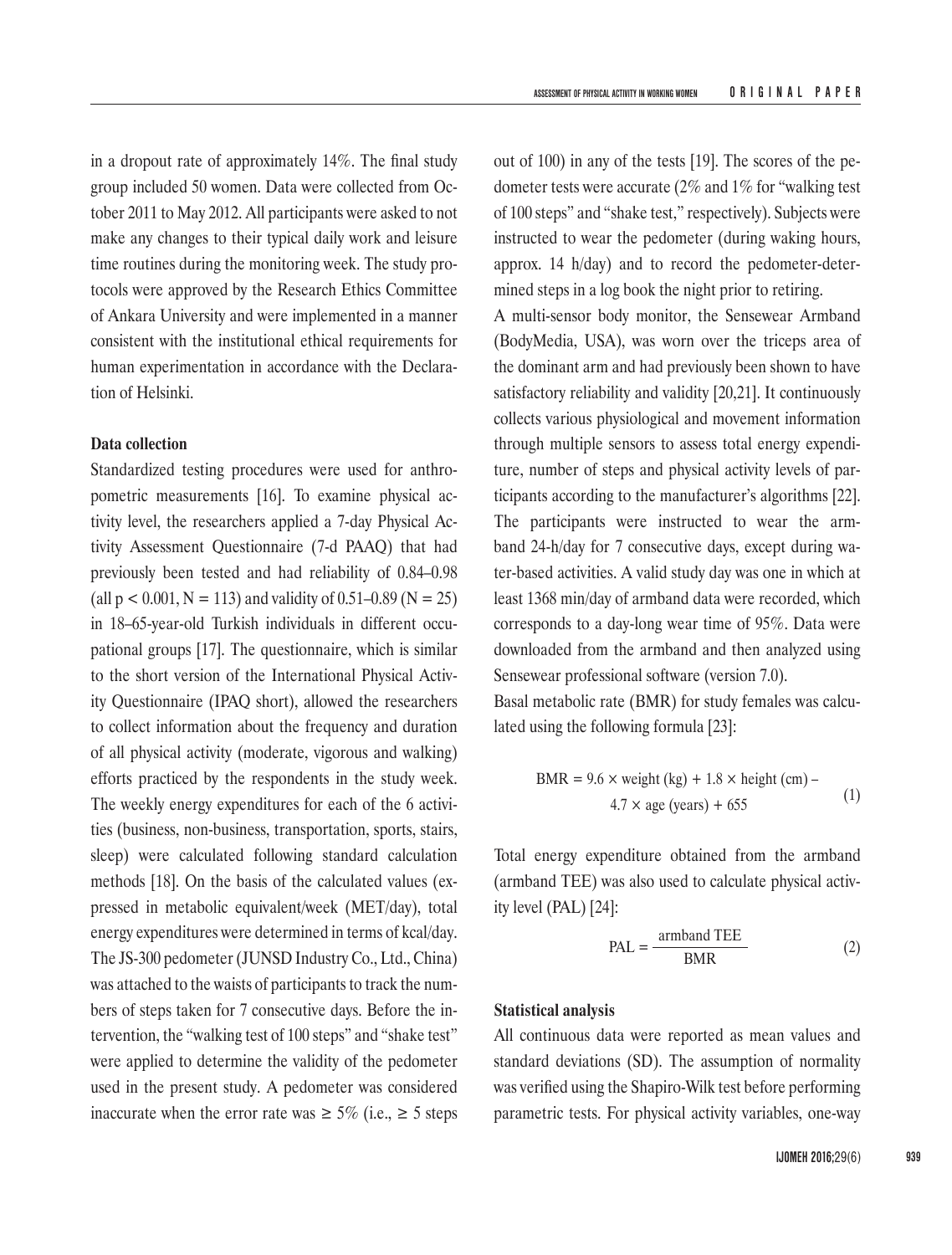analysis of variance (ANOVA) was used to assess differences between age groups. A Tukey *post hoc* test was applied for pairwise comparisons between age groups. A paired t-test was used for all respondents to compare differences in steps/day measured by the armband and pedometer and to compare differences in total energy expenditure and physical activity level measured by the armband and questionnaire. The relationships between the measurement methods were assessed using Pearson's correlation. All statistical analyses were performed using SPSS version 16.0 (SPSS Inc., USA), and the level of statistical significance was set at  $p < 0.05$ .

# **RESULTS**

Table 1 presents the descriptive physical and anthropometric characteristics of female office workers according to age group.

No differences in the measured physical activity characteristics were observed between the different age groups (Table 2). Additionally, no difference was found in the number of steps measured by the armband ( $F = 1.26$ ,  $p = 0.293$ ,  $\eta^2 = 0.054$ ) and pedometer (F = 2.92, p = 0.064,  $\eta^2 = 0.04$ ). No difference was found in total energy expenditure measured by the armband ( $F = 0.599$ ,  $p = 0.554$ ,  $\eta^2 = 0.063$ ) and questionnaire (F = 2.299, p = 0.112,  $\eta^2 = 0.067$ ).

Considering that there were no significant between-group differences, we decided to combine the data of the different age groups for the comparisons of different measurement methods. The armband showed that the women accumulated an average of 10  $941 \pm 2236$  steps/day, while the pedometer showed that they accumulated an average of  $9170 \pm 2377$  steps/day. There were significant differences in the number of steps measured by the armband and pedometer (t = 7.43,  $p < 0.001$ , Cohen's d = 1.05). Also, a significant moderate correlation was found between the number of steps measured by the armband and pedometer ( $r = 0.735$ ,  $p < 0.001$ ) (Table 3). In contrast to the number of steps, there were no significant differences in armband TEE (2084±197 kcal/day) and 7-d PAAQ TEE  $(2081 \pm 370 \text{ kcal/day})$  (t = 0.05, p = 0.96, Cohen's  $d = 0.01$ , but there was a significant weak correlation between these 2 measurement methods for TEE  $(r = 0.394, p = 0.005)$ . Similarly, no relationship was

**Table 1.** Physical and anthropometric characteristics of female office workers

|                         | Respondents<br>$(M \pm SD)$   |                               |                               |  |
|-------------------------|-------------------------------|-------------------------------|-------------------------------|--|
| Characteristics         | 20-29 years old<br>$(N = 15)$ | 30-39 years old<br>$(N = 21)$ | 40-49 years old<br>$(N = 14)$ |  |
| Age [years]             | $27.9 \pm 1.4$                | $34.9 \pm 3.1$                | $42.0 \pm 2.0$                |  |
| Height [cm]             | $156.5 \pm 4.6$               | $159.2 \pm 4.3$               | $160.2 \pm 4.2$               |  |
| Weight [kg]             | $60.2 \pm 7.0$                | $60.6 \pm 8.4$                | $65.4 \pm 5.8$                |  |
| BMI [ $\text{kg/m}^2$ ] | $24.6 \pm 2.7$                | $24.1 \pm 3.2$                | $25.4 \pm 2.1$                |  |
| WC[cm]                  | $79.9 \pm 7.0$                | $75.9 \pm 6.6$                | $79.1 \pm 3.8$                |  |
| $HC$ [cm]               | $98.3 \pm 5.5$                | $100.6 \pm 6.4$               | $104.6 \pm 5.0$               |  |
| WHR                     | $0.8 \pm 0.1$                 | $0.7 + 0.0$                   | $0.7 \pm 0.0$                 |  |
| PAL                     | $1.4 \pm 0.2$                 | $1.4 \pm 0.1$                 | $1.5 \pm 0.1$                 |  |

BMI – body mass index; WC – waist circumference; HC – hip circumference; WHR – waist to hip ratio; PAL – physical activity level determined from the formula 2.

M – mean; SD – standard deviation.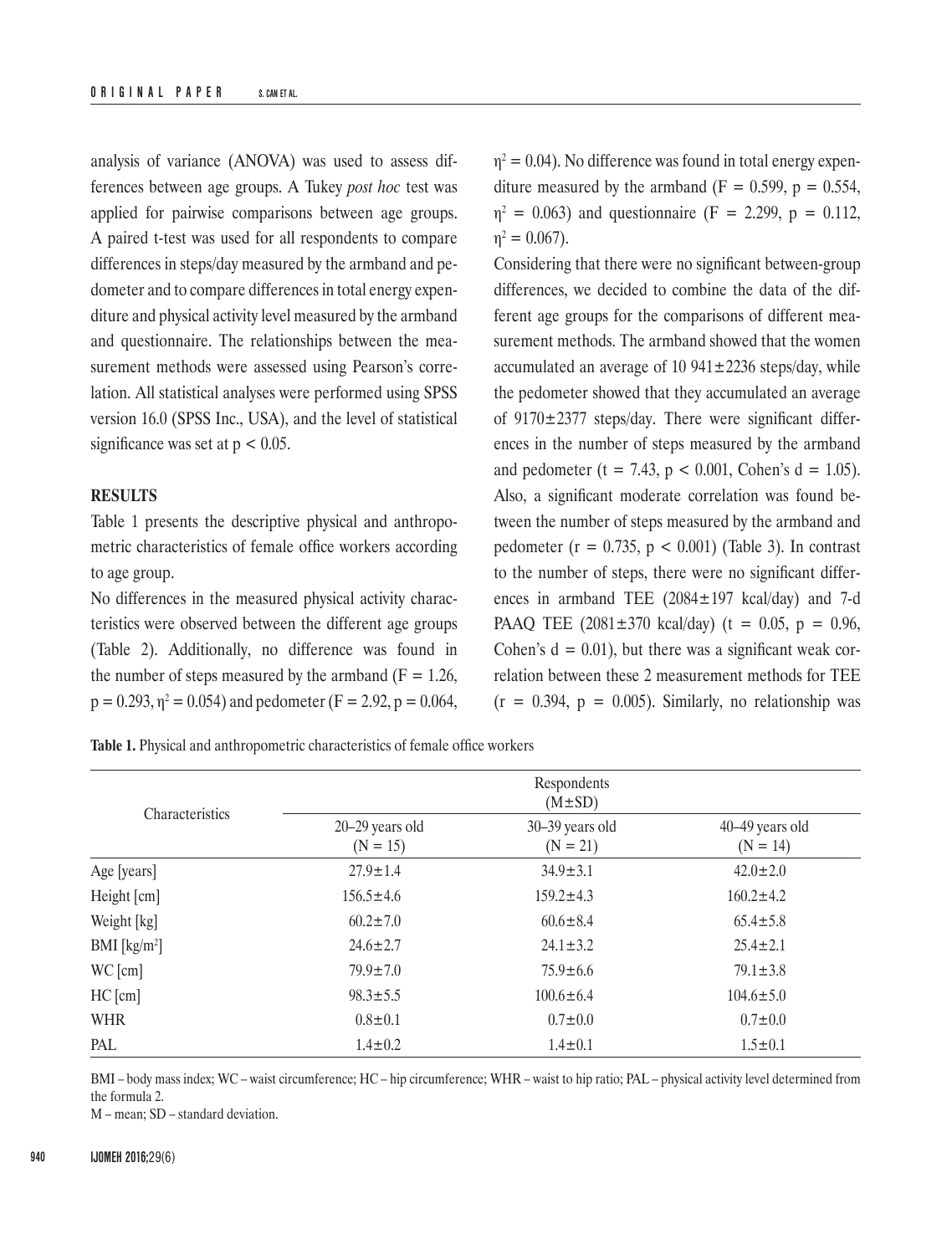|                            | Respondents<br>$(M \pm SD)$       |                               |                               |       |
|----------------------------|-----------------------------------|-------------------------------|-------------------------------|-------|
| Method                     | $20 - 29$ years old<br>$(N = 15)$ | 30–39 years old<br>$(N = 21)$ | 40–49 years old<br>$(N = 14)$ | p     |
| Armband STEP [steps/day]   | $11.650 \pm 2.521$                | $10.818 \pm 2.359$            | $10.367 \pm 1.576$            | 0.293 |
| Pedometer STEP [steps/day] | $10.337 \pm 2.520$                | $8837 \pm 2082$               | $8421 \pm 2331$               | 0.064 |
| Armband TEE [kcal/day]     | $2.046 \pm 235$                   | $2.082 \pm 203$               | $2127 \pm 139$                | 0.554 |
| 7-d PAAQ TEE [kcal/day]    | $2.087 \pm 344$                   | $1972 \pm 351$                | $2239 \pm 393$                | 0.112 |

**Table 2.** Comparisons of methods for physical activity assessment in female office workers\*

\* Physical activity variables represent averages, calculated as the average of the 7 monitoring days.

TEE – total energy expenditure; 7-d PAAQ – 7-day Physical Activity Assessment Questionnaire.

Other abbreviations as in Table 1.

**Table 3.** Correlation between questionnaire-based and objective methods for physical activity measurement in female office workers

| Method           | Measurement<br>$(M \pm SD)$ | <b>Difference</b><br>(p) | Correlation  |       |
|------------------|-----------------------------|--------------------------|--------------|-------|
|                  |                             |                          | $\mathbf{r}$ | p     |
| STEP [steps/day] |                             | 0.000                    | 0.735        | 0.000 |
| armband          | $10941 \pm 2236$            |                          |              |       |
| pedometer        | $9170 \pm 2377$             |                          |              |       |
| TEE [kcal/day]   |                             | 0.962                    | 0.394        | 0.005 |
| armband          | $2.084 \pm 197$             |                          |              |       |
| 7-d PAAQ         | $2081 \pm 370$              |                          |              |       |
| PAL              |                             | 0.444                    | 0.212        | 0.139 |
| armband          | $1.45 \pm 0.12$             |                          |              |       |
| 7-d PAAQ         | $1.47 \pm 0.24$             |                          |              |       |

Abbreviations as in Table 1 and 2.

found between the armband and 7-d PAAQ PAL measurements (1.45 $\pm$ 0.12 MET/day and 1.47 $\pm$ 0.24 MET/day, respectively) ( $r = 0.212$ ,  $p = 0.139$ ) ( $t = 0.66$ ,  $p = 0.44$ , Cohen's  $d = 0.06$ ).

# **DISCUSSION**

Physical activity is a complex behavior, and every domain of life (work, transport, domestic and garden, and leisuretime) should be researched separately [25]. In addition, accurate and proper assessment of occupational physical activity is an important but challenging task for health

researchers [5]. Recent studies [7,9,15] demonstrated that subjective and objective methods can be used in combination for the measurement and assessment of physical activity. The purpose of this study was to examine multiinstrument assessment (armband, pedometer and questionnaire) of physical activity in female office workers in Turkey.

One of the major findings of the study was that the total number of the steps measured by the armband and pedometer were comparable among female office employees of all age groups and amounted to  $10\,941\pm2236$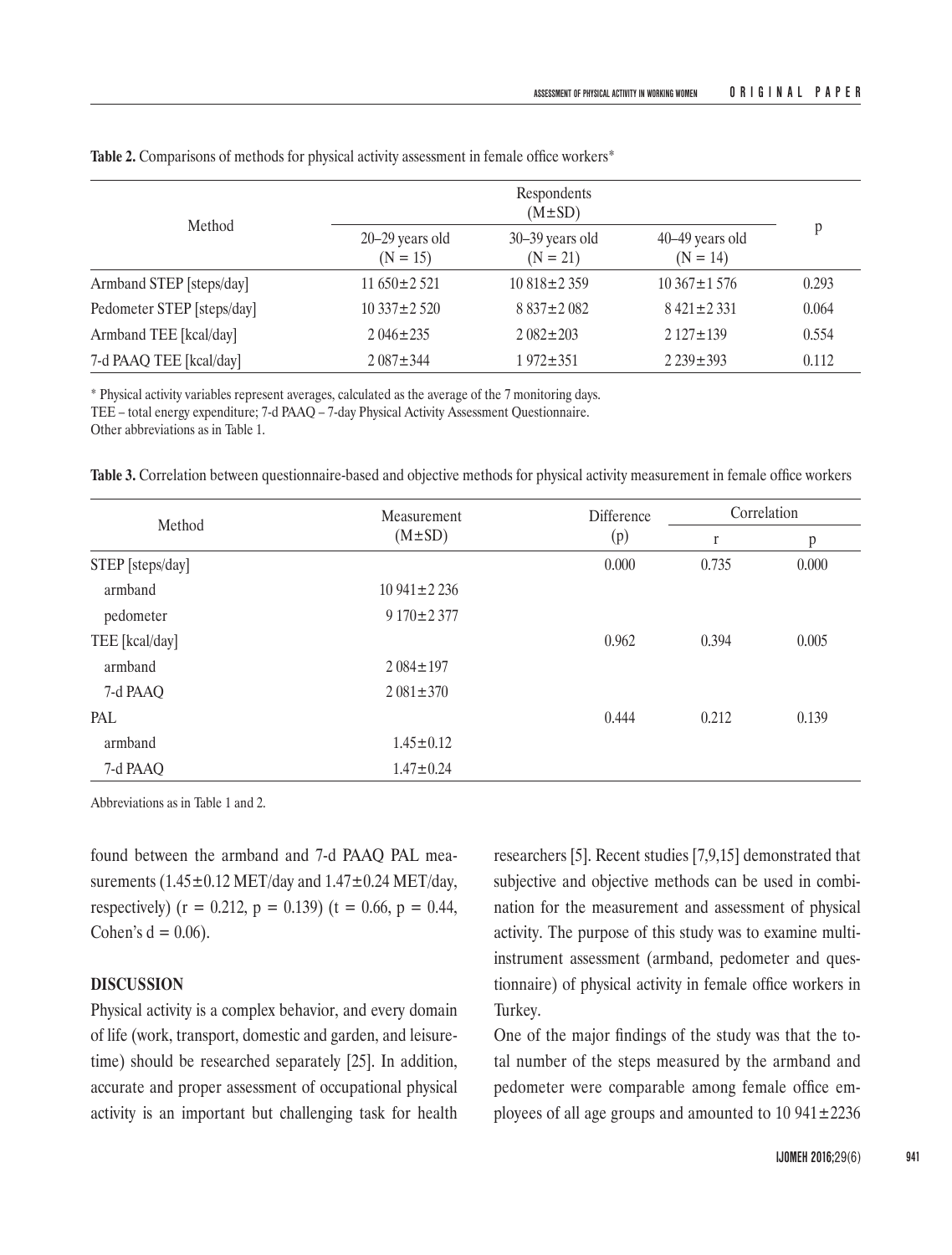and  $9170 \pm 2377$  steps/day, respectively. These values are similar to the values obtained in the overall European population. Studies have shown that the average daily number of steps – 7854 in Turkey, 9655 in Belgium, 10 617 in Sweden, and 9500 in Finland  $-$  vary from country to country because of differences in climate conditions, transportation, pavement, roads and cultural factors [7,26].

Similarly, Thompson et al. [27] reported an average daily number of steps in women of 8354 and that the number of steps was lower among middle-aged women than among younger women. Chan et al. [28] found that the majority of working participants in federal or provincial governmentfunded departments or agencies considered their jobs to be moderately or highly sedentary, and the average number of steps reported in that study was approx. 7000 steps/ day. Therefore, the numbers of steps observed in our study were higher than those observed in Chan et al.'s study [28]. This difference may be because workplace of our participants was very close to shopping malls near the city center, and our participants generally spent their lunch break and non-working hours window shopping.

A striking result of our study was that our participants are defined as physically active based on the number of steps recorded [11]; however, their calculated level of physical activity (1.45 MET) was low according to the PAL classification system [24]. Thus, although light intensity physical activity (walking) increases average daily step number, its contribution to the level of physical activity and daily total energy expenditure is fairly low. Similar to our study, a previous study reported an average daily number of steps of 11 979 and a physical activity level of 1.59 MET [29]. Number of steps is correlated with physical activity level in daily living conditions. Some researchers[11,30,31] have shown that in the absence of intensity determination, taking 10 000 steps/day is not sufficient to increase physical activity level.

Total energy expenditure values measured by armband and 7-d PAAQ were not different  $(2081 \pm 370)$  and 2084±197 kcal/day, respectively), but the relationship was weak ( $r = 0.394$ ,  $p = 0.005$ ). Alemán-Mateo et al. [32] found that females had the highest TEE value of 2123 kcal/day; which is similar to our findings. In addition to this similarity, some studies have shown that total energy expenditure varies depending on sex, age, body weight, etc. [1,29,32,33].

Furthermore, the present study demonstrated a significant correlation in the number of steps measured by the armband and pedometer ( $r = 0.735$ ,  $p < 0.001$ ). Colbert et al. [9] has reported significant correlations between the pedometer and armband step counts ( $r = 0.87$ ). Similarly, in a previous study, a high correlation ( $r = 0.94$ ,  $p < 0.001$ ) was found between measurements made by an accelerometer and pedometer [26]. Some possible explanations for the differences between the findings of our study and those of previous studies include different numbers of participants, different occupational domains of the participants and differences in the measurement tools used (brands and features).

In the present study, total energy expenditure values and physical activity levels measured by the armband and 7-d PAAQ were similar and weakly correlated  $(r = 0.21$  and 0.39, respectively). Similar studies showed a weak correlation between 2 objective measurement tools and a subjective measurement tool, with r values ranging 0.07–0.36 [7,15]. Those weak correlations may be due to various factors, such as patient characteristics and measurement tool features. Subjective methods are generally preferred in studies with larger populations, but they have the disadvantage of being less accurate at assessing housework, baby care, and physical activities of various intensities (walking, carrying, etc.) among sedentary adults [34]. Furthermore, level of education and recall bias affect the calculated physical activity level and total energy expenditure of subjective methods. This idea is supported by Jurakic et al. [25]. Because our participants had a higher (at least a bachelor degree) education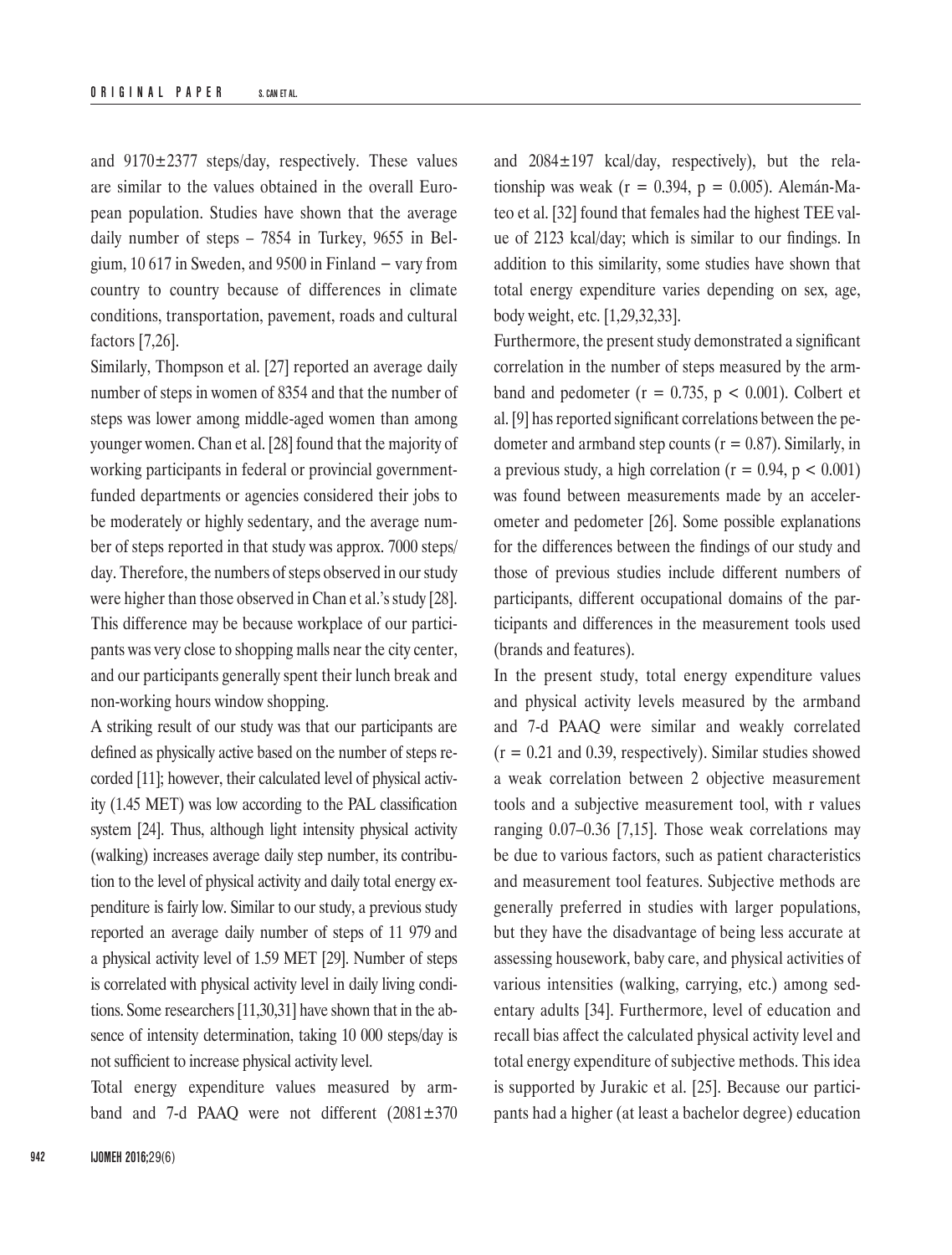level than that of average persons, their awareness of physical activity level was considered to be higher than that of the average persons; thus, the recall bias of our sample was thought to be lower than that of older-age subjects. Furthermore, employees with higher educational levels tend to have more sedentary occupations, as reported by multiple studies conducted in different populations [35,36].

# **Limitations and strengths of the study**

There are several limitations of our study that should be taken into consideration before final conclusions are drawn. Firstly, while pedometers and armbands instantly measure physical activity, they fail to provide objective information regarding popular sports (cycling, swimming and gym training). Thus, they have to be combined with a questionnaire in large population-based studies to provide a more reliable picture of total physical activity level [7,26]. Secondly, it is generally believed that the use of pedometers increases motivation for physical activity, at least initially, and this motivation increases actual physical activity performance. A major strength of this study was the use of an armband worn over the triceps area of the dominant arm, as it allowed us to obtain measurements in free living and working conditions with satisfactory reliability and validity. Another major strength of our study was that the armband and pedometer were worn for 7 consecutive days; this is important because longer measurement period improves the accuracy of determination of physical activity.

# **CONCLUSIONS**

Our results demonstrate that the number of steps measured by the armband and pedometer was different. Additionally, the total energy expenditures determined by the 7-d PAAQ and armband were similar. Our results suggest that use either of the 7-d PAAQ, pedometer or armband alone is insufficient and misleading for physical

activity level determination in female office workers. For this reason, combined approaches with both objective and subjective measures should be preferred for the assessment and measurement of physical activity.

# **ACKNOWLEDGMENTS**

The authors are grateful to Professor Catrine Tudor-Locke for her contributions to this study.

## **REFERENCES**

- 1. Biernat E, Tomaszewski P, Milde K. Physical activity of office workers. Biol Sport. 2010;27(4):289–96, [http://dx.doi.](http://dx.doi.org/10.5604/20831862.927495) [org/10.5604/20831862.927495](http://dx.doi.org/10.5604/20831862.927495).
- 2. Ryan CG, Grant PM, Dall PM, Granat MH. Sitting patterns at work: Objective measurement of adherence to current recommendations. Ergonomics. 2011;54(6):531–8, [http://dx.doi.](http://dx.doi.org/10.1080/00140139.2011.570458) [org/10.1080/00140139.2011.570458.](http://dx.doi.org/10.1080/00140139.2011.570458)
- 3. Toomingas A, Forsman M, Mathiassen SE, Heiden M, Nilsson T. Variation between seated and standing/walking postures among male and female call centre operators. BMC Public Health. 2012;12:154, [http://dx.doi.org/10.1186/1471-](http://dx.doi.org/10.1186/1471-2458-12-154) [2458-12-154](http://dx.doi.org/10.1186/1471-2458-12-154).
- 4. Blangsted AK, Søgaard K, Hansen EA, Hannerz H, Sjøgaard G. One-year randomized controlled trial with different physical-activity programs to reduce musculoskeletal symptoms in the neck and shoulders among office workers. Scand J Work Environ Health. 2008;34(1):55–65, [http://](http://dx.doi.org/10.5271/sjweh.1192) [dx.doi.org/10.5271/sjweh.1192](http://dx.doi.org/10.5271/sjweh.1192).
- 5. Biernat E, Stupnicki R. [An overview of internationally applicable questionnaires designed for assessing physical activity]. Phys Educ Sport. 2005;49:32–42. Polish.
- 6. Biernat E. International Physical Activity Questionnaire Polish long version. Pol J Sports Med. 2013;29(1):1–15.
- 7. Harris TJ, Owen CG, Victor CR, Adams R, Ekelund U, Cook DG. A comparison of questionnaire, accelerometer, and pedometer: Measures in older people. Med Sci Sports Exerc. 2009 Jul;41(7):1392–402, [http://dx.doi.org/10.1249/MSS.](http://dx.doi.org/10.1249/MSS.0b013e31819b3533) [0b013e31819b3533.](http://dx.doi.org/10.1249/MSS.0b013e31819b3533)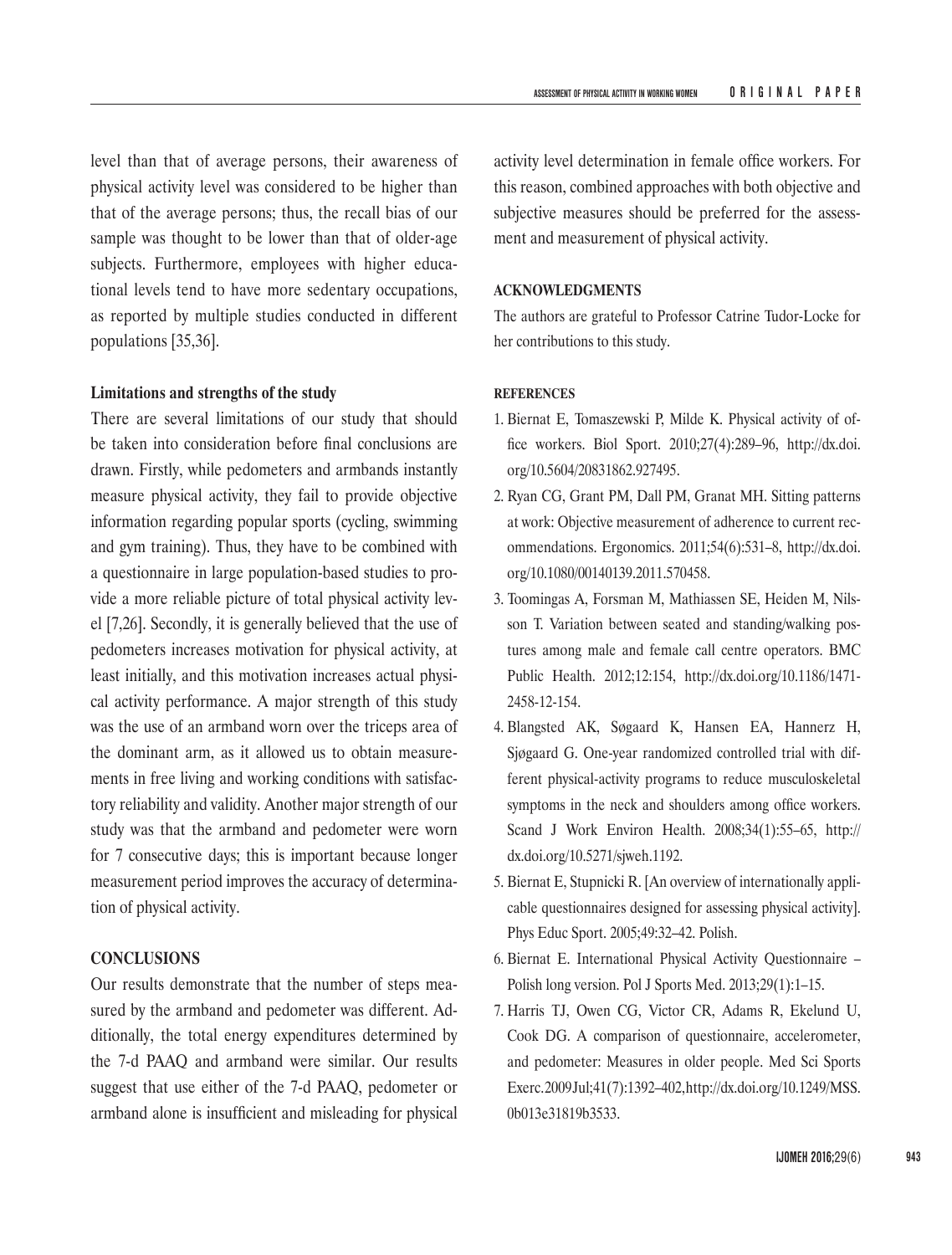- 8. Thorp AA, Healy GN, Winkler E, Clark BK, Gardiner PA, Owen N, et al. Prolonged sedentary time and physical activity in workplace and non-work contexts: A cross-sectional study of office, customer service and call centre employees. Int J Behav Nutr Phys Act. 2012;26(9):128, [http://dx.doi.](http://dx.doi.org/10.1186/1479-5868-9-128) [org/10.1186/1479-5868-9-128](http://dx.doi.org/10.1186/1479-5868-9-128).
- 9. Colbert LH, Matthews CE, Havighurst TC, Kim K, Schoeller DA. Comparative validity of physical activity measures in older adults. Med Sci Sports Exerc. 2011;43(5): 867–76,<http://dx.doi.org/10.1249/MSS.0b013e3181fc7162>.
- 10. Tudor-Locke C, Williams JE, Reis JP, Pluto D. Utility of pedometers for assessing physical activity construct validity. Sports Med. 2004;34(5):281–91, [http://dx.doi.](http://dx.doi.org/10.2165/00007256-200434050-00001) [org/10.2165/00007256-200434050-00001.](http://dx.doi.org/10.2165/00007256-200434050-00001)
- 11. Tudor-Locke C, Craig CL, Aoyagi Y, Bell RC, Croteau KA, de Bourdeaudhuij I, et al. How many steps/day are enough? For older adults and special populations. Int J Behav Nutr Phys Act. 2011;8(1):80, [http://dx.doi.org/10.1186/1479-58](http://dx.doi.org/10.1186/1479-5868-8-80) [68-8-80](http://dx.doi.org/10.1186/1479-5868-8-80).
- 12. Sitthipornvorakul E, Janwantanakul P, van der Beek AJ. Correlation between pedometer and the Global Physical Activity Questionnaire on physical activity measurement in office workers. BMC Res Notes. 2014;7:280, [http://dx.doi.](http://dx.doi.org/10.1186/1756-0500-7-280) [org/10.1186/1756-0500-7-280](http://dx.doi.org/10.1186/1756-0500-7-280).
- 13. Loney T, Standage M, Thompson D, Sebire SJ, Cumming S. Self-report vs. objectively assessed physical activity: Which is right for public health? J Phys Act Health. 2011 Jan; 8(1):62–70.
- 14. Segura-Jiménez V, Munguía-Izquierdo D, Camiletti-Moirón D, Alvarez-Gallardo IC, Ortega FB, Ruiz JR, et al. Comparison of the International Physical Activity Questionnaire (IPAQ) with a multi-sensor armband accelerometer in women with fibromyalgia: The al-Ándalus project. Clin Exp Rheumatol. 2013;31(6):S94–101.
- 15. Hagstromer M, Ainsworth BE, Oja P, Sjostrom M. Comparison of a subjective and an objective measure of physical activity in a population sample. J Phys Act Health. 2010;7(4):541–50.
- 16. American College of Sports Medicine. ACSM's guidelines for exercise testing and prescription. Baltimore/Philadelphia: Lippincott Williams & Wilkins; 2010.
- 17. Karaca A, Turnagöl HH. Reliability and validity of 3 different questionnaires in employees. Hacettepe J Sport Sci. 2007;18(2):68–84.
- 18. Ainsworth BE, Haskell WL, Whitt MC, Irwin ML, Swartz AM, Strath SJ, et al. Compendium of physical activities: An update of activity codes and MET intensities. Med Sci Sports Exerc. 2000;32(9):S498–504, [http://dx.doi.](http://dx.doi.org/10.1097/00005768-200009001-00009) [org/10.1097/00005768-200009001-00009](http://dx.doi.org/10.1097/00005768-200009001-00009).
- 19. Vincent SD, Sidman CL. Determining measurement error in digital pedometers. Meas Phys Educ Exerc Sci. 2003;7(1): 19–24, [http://dx.doi.org/10.1207/S15327841MPEE0701\\_2.](http://dx.doi.org/10.1207/S15327841MPEE0701_2)
- 20. St-Onge M, Mignault D, Allison DB, Rabasa-Lhoret R. Evaluation of a portable device to measure daily energy expenditure in free-living adults. Am J Clin Nutr. 2007; 85:742–9.
- 21. Unick JL, Bond DS, Jakicic JM, Vithiananthan S, Ryder BA, Roye GD, et al. Comparison of two objective monitors for assessing physical activity and sedentary behaviors in bariatric surgery patients. Obes Surg. 2012;22:347–52, [http://](http://dx.doi.org/10.1007/s11695-011-0491-1) [dx.doi.org/10.1007/s11695-011-0491-1](http://dx.doi.org/10.1007/s11695-011-0491-1).
- 22. Johannsen DL, Calabro MA, Stewart J, Franke W, Rood JC, Welk GJ. Accuracy of armband monitors for measuring daily energy expenditure in healthy adults. Med Sci Sports Exerc. 2010;42(11):2134–40, [http://dx.doi.org/10.1249/MSS.](http://dx.doi.org/10.1249/MSS.0b013e3181e0b3ff) [0b013e3181e0b3ff](http://dx.doi.org/10.1249/MSS.0b013e3181e0b3ff).
- 23. Mackey DC, Manini TM, Schoeller D, Koster A, Glynn NW, Goodpaster BH, et al. Validation of an armband to measure daily energy expenditure in older adults. J Gerontol A Biol Sci Med Sci. 2011;66(10):1108–13, [http://dx.doi.org/10.1093/](http://dx.doi.org/10.1093/gerona/glr101) [gerona/glr101.](http://dx.doi.org/10.1093/gerona/glr101)
- 24. Ekelund U, Sjöström M, Yngve A, Poortvliet E, Nilsson A, Froberg K, et al. Physical activity assessed by activity monitor and doubly labeled water in children. Med Sci Sports Exerc. 2001;33(2):275–81, [http://dx.doi.org/10.1097/000057](http://dx.doi.org/10.1097/00005768-200102000-00017) [68-200102000-00017](http://dx.doi.org/10.1097/00005768-200102000-00017).